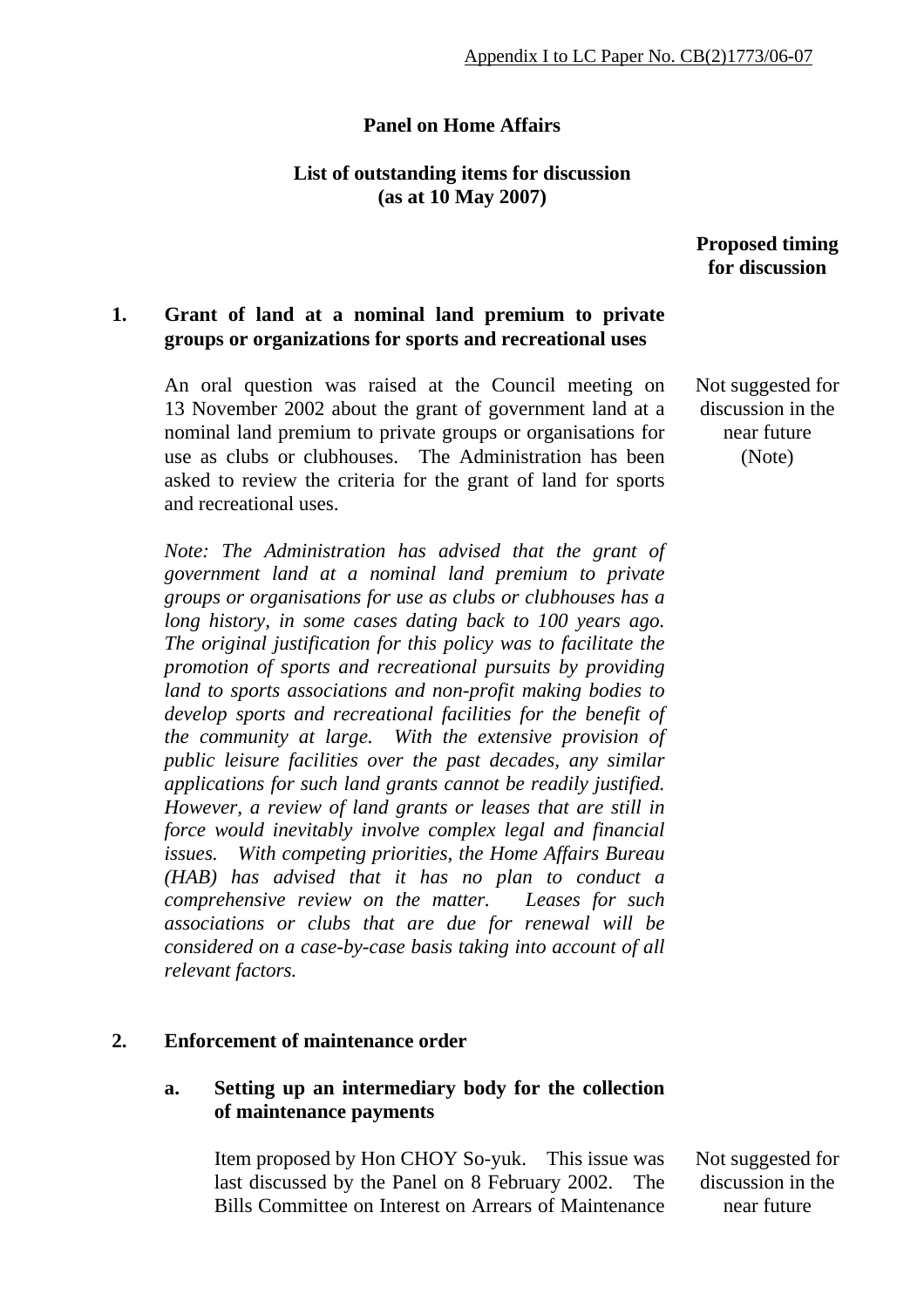Bill 2001 has requested this Panel to discuss the setting up of such an intermediary body.

*Note: The Administration has advised that it remains of the view that improving the existing system of collecting maintenance payments and enforcing maintenance orders is more effective than setting up a maintenance board. Over the years, the Administration has amended the law, and improved the court procedures and administrative measures affecting maintenance payees to facilitate enforcement of maintenance orders and timely collection of maintenance payment.* 

### **b. Streamlining the relevant court procedures**

 The Bills Committee on Interest on Arrears of Maintenance Bill 2001 has requested the Panel on Administration of Justice and Legal Services (AJLS Panel) to follow up with the Administration on ways to streamline court procedures in relation to enforcement of maintenance order and address the problem of evasion of service of summons by maintenance payers who have defaulted on their maintenance payments. Some members of the Bills Committee have suggested that the summons should be considered to have been served so long as the summons has been served to the address provided by the payer.

 AJLS Panel suggests that as the item falls under the policy area of the Home Affairs Bureau (HAB), it is more appropriate for it to be followed up by this Panel.

*Note: The Administration has advised that to combat the problem of maintenance payers deliberately trying to evade service of judgment summons, HAB is working on legislative amendments to relax the requirement for judgment summonses to be served personally.* 

Around end 2007/early 2008 (Note)

(Note)

## **3. Future development of public libraries**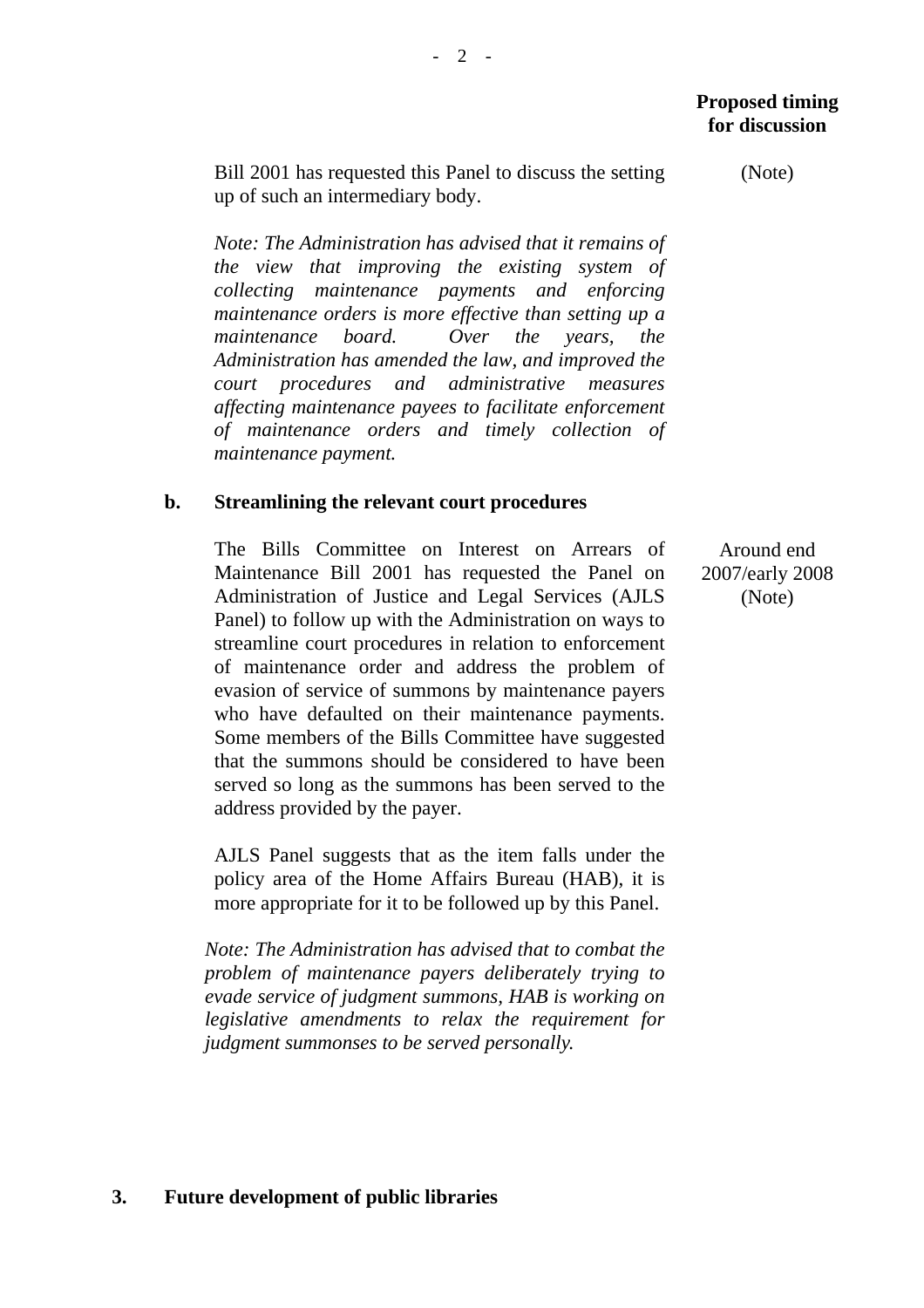The Panel received the Administration's briefing on the consultancy report on the future development of public libraries on 13 December 2002. Members requested the Administration to consult the Panel before finalising its recommendations and provide an interim report to the Panel when it was available.

*Note: The Administration has advised that the Committee on Libraries will shortly submit its findings and recommendations to the Secretary for Home Affairs (SHA). HAB will consult the Panel on the Report and the Administration's response to the recommendations.* 

### **4. Membership of the Full Council and Executive Committee of Heung Yee Kuk (HYK)**

At the meeting of the Duty Roster Members (DRMs) with representatives of the Association of the New Territories (NT) Indigenous Residents on 16 December 2002, the latter expressed dissatisfaction with the Heung Yee Kuk (HYK) Ordinance (Cap. 1097) under which the NT Justices of the Peace (JPs) served as Ex Officio Councillors of the Full Council and Ex Officio Members of the Executive Committee of HYK. They considered that the NT JPs, and Special Councillors and Co-opted Councillors of HYK could not represent and protect the interests of the villagers and indigenous inhabitants of NT and requested that the HYK membership should be reviewed. Their views were referred to this Panel for consideration on 24 December 2002.

The Administration has proposed to discuss this item along with item 7 on traditional rights and interests of indigenous villagers of NT.

*Note: The Administration has advised that traditional rights and interests of indigenous villagers of the NT are enshrined in the Basic Law. Rural matters of mutual concern to HYK and the Administration are discussed in two separate forums led by HPLB and HAB respectively. The Administration would first need to consult the HYK in the appropriate forum mentioned above. Separately, the Administration has indicated its plan to review rural elections after the current round of Village Representatives/Rural Committees/HYK*   June 2007 (Note)

 4th Quarter 2007 (Note)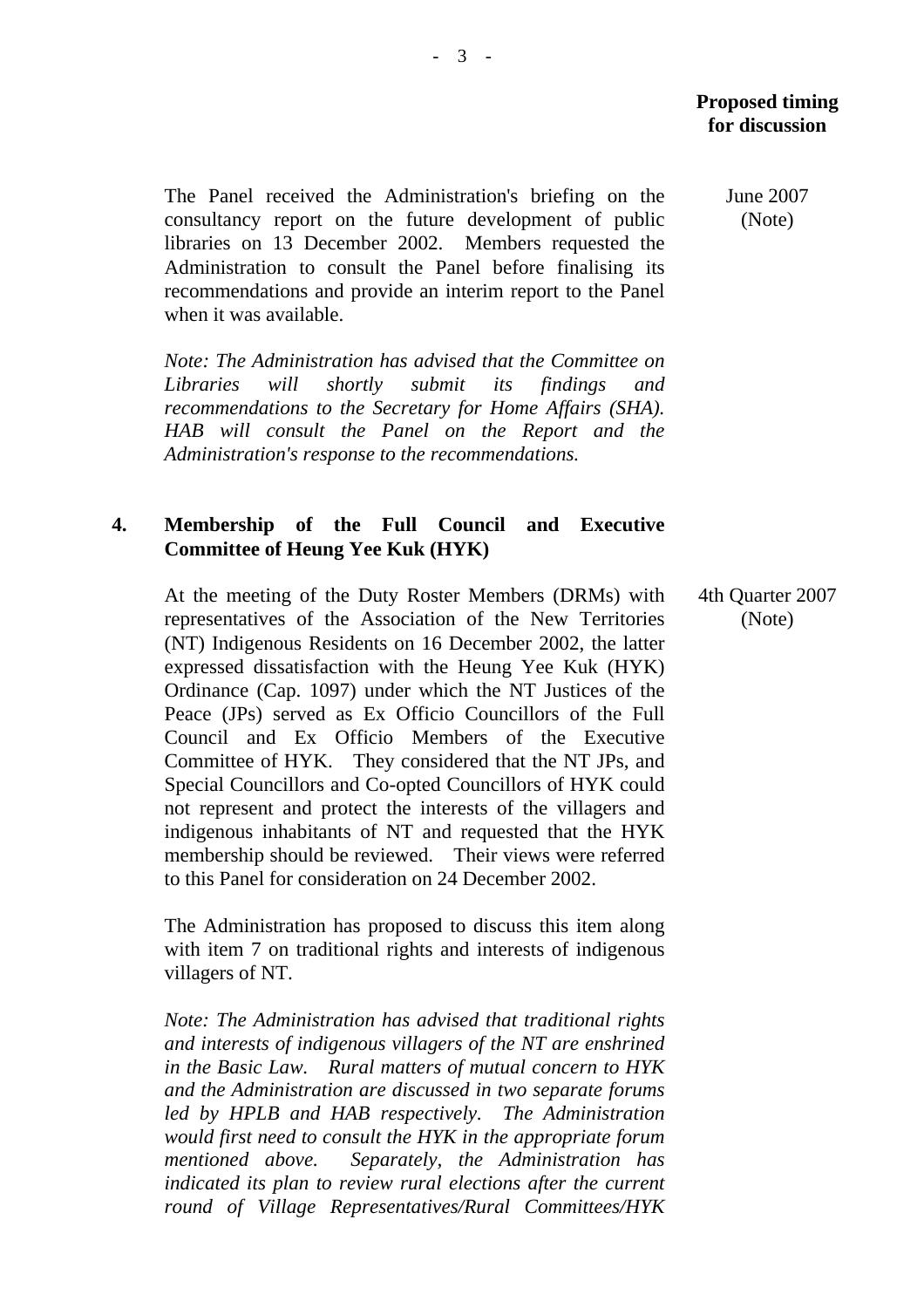*elections to be completed by mid 2007. An information note [LC Paper No. CB(2)1556/06-07(01)] on the subject has been issued.* 

### **5. Promotion of youth development**

At the policy briefing held on 15 January 2003, members noted that the Commission on Youth (COY) had submitted a draft report on unemployment problems of young people to the Chief Executive. The Panel requested to be briefed on how HAB would cooperate with COY in tackling youth problems. At the informal meeting between the Chairman and SHA on 13 November 2006, the Administration said that as this was employment-related, HAB would liaise with the Economic Development and Labour Bureau (EDLB) to provide an update.

*Note: The Administration is preparing an information paper on the subject of youth employment and intends to seek the input of the COY which, under its new Chairman, is mapping out a new action plan on youth development. The Administration has also indicated that the new Centre on Youth Development to be commissioned in 2008 may have a useful role to play in providing youth employment. The Administration plans to consult the Panel on its detailed proposals for the Centre on Youth Development later in the year after COY has deliberated on the matter.* 

### **6. Policy on long-term sports development**

The Panel discussed the new administrative structure for sports development on 14 and 29 July 2003 and the operation problems of National Sports Associations on 3 July 2006. The Panel discussed the key initiatives on promoting sports development and the redevelopment of the Hong Kong Sports Institute on 13 April 2007. The Panel will receive public views on these two subject matters at its meeting on 11 May 2007. 11 May 2007

## **7. Traditional rights and interests of indigenous villagers of NT**

 3rd Quarter 2007 (Note)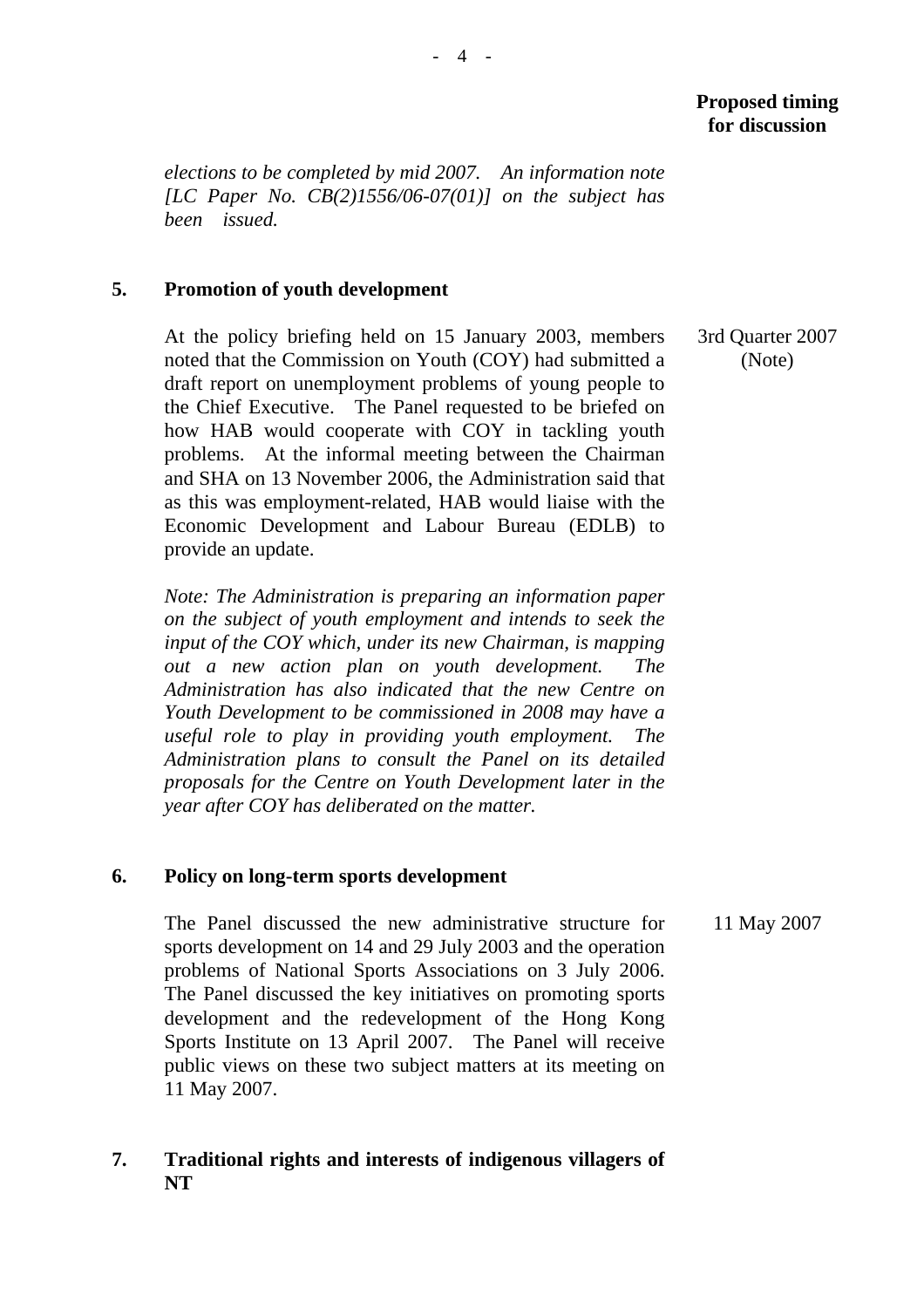At the Legislative Council (LegCo) Members' meetings with HYK Councillors on 10 June 2003 and 2 March 2004, issues relating to the enactment of legislation to implement Article 40 of the Basic Law and exemption from payment of Government rent were discussed. Members agreed that the issues involving policy consideration about the traditional rights and interests of indigenous villagers in NT should be referred to this Panel for follow-up. Members also suggested that HYK Councillors should be invited to attend the relevant meeting(s) of this Panel to give views when the issues were discussed.

The Administration has proposed to discuss this item together with item 4 on membership of the Full Council and Executive Committee of HYK.

*Note: See item 4 above.*

### **8. Impact of authorised football betting and measures to address gambling-related problems**

After its scrutiny of the Betting Duty (Amendment) Bill 2006, the Bills Committee agreed that issues concerning measures to address gambling-related problems and the scope of services financed by the Ping Wo Fund be referred to this Panel for discussion in 2007.

*Note: As regards the scope of services financed by the Ping Wo Fund, HAB plans to review, in 2008, the effectiveness of the four pilot gambling counselling and treatment centres, and decide the way forward having regard to the operational experience gathered from the two new centres which were commissioned in early 2007, the findings of the review and advice from the Ping Wo Fund Advisory Committee. HAB will report to the Panel on this item in 2008.* 

## **Proposed timing for discussion**

 See item 4 above (Note)

> Mid 2008 (Note)

### **9. Built heritage conservation**

At the meeting on 9 November 2004, the Administration reported on the major findings of the first stage public 11 May 2007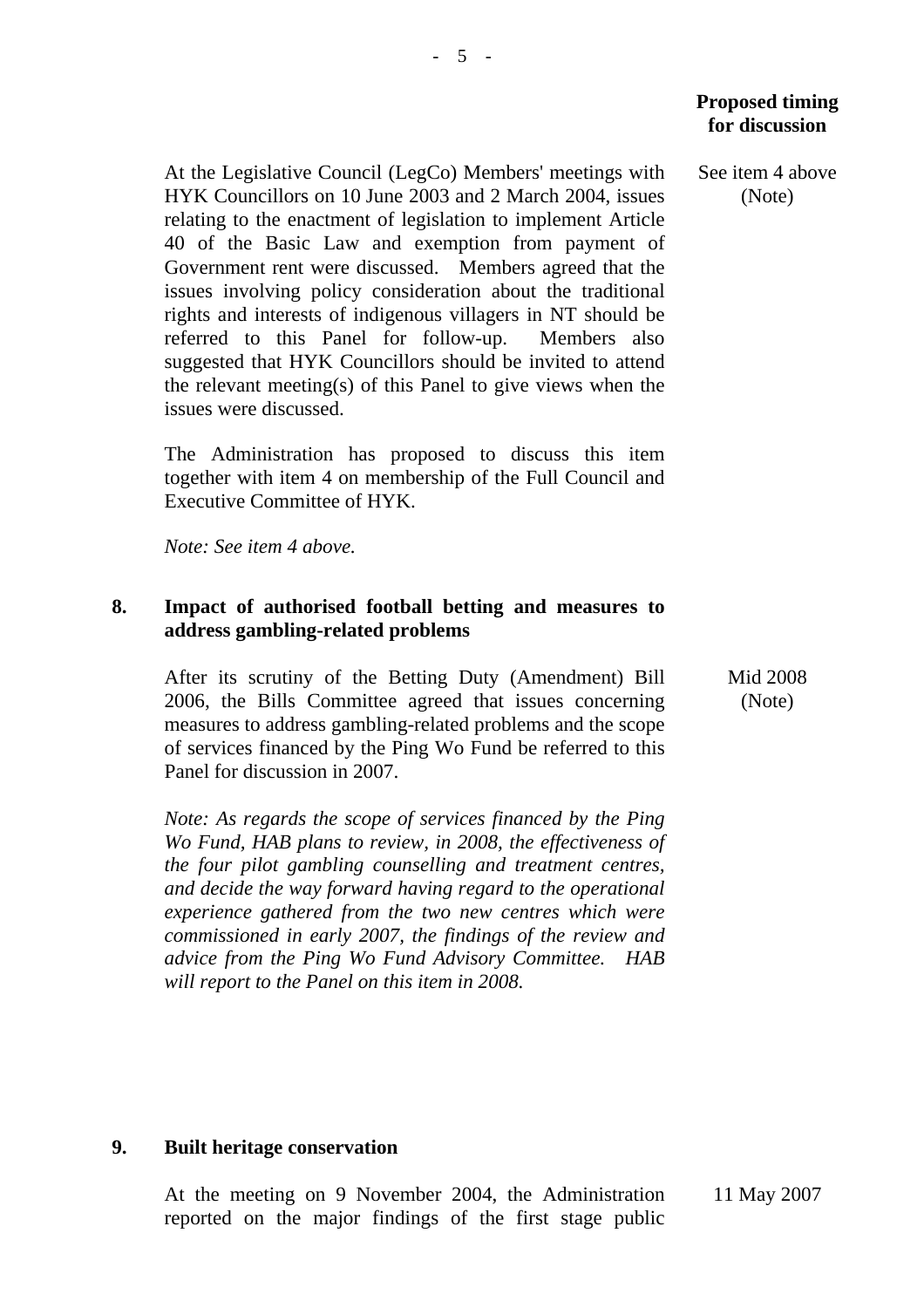consultation on the review of built heritage conservation policy (the Review) conducted from February to May 2004. Following discussion on the progress of the Review on 9 March 2007, the Panel held a special meeting on 20 April 2007 to receive public views on this subject. The Panel will discuss how to follow up on this subject at the meeting on 11 May 2007.

The Panel on Planning, Lands and Works has requested that its members should be invited to join the discussion on this subject.

### **10. Submission of reports by the Hong Kong Special Administrative Region Government to the United Nations under international human rights treaties**

The second report of the Hong Kong Special Administrative Region (HKSAR) under the International Covenant on Economic, Social and Cultural Rights (ICESCR) was submitted to the United Nations (UN) in June 2003. The related hearing was held in Geneva between 27 and 29 April 2005. The concluding observations, issued on 13 May 2005, were discussed by the Panel on 21 June 2005. China is required to submit its second periodic report before 30 June 2010.

The initial report of the HKSAR under the Convention on the Rights of the Child (CRC) was submitted to UN in June 2003. The Panel discussed the report on 11 June 2004 and 20 July 2005. The related hearing was held in Geneva on 19 and 20 September 2005. The concluding observations, issued on 30 September 2005, were discussed by the Panel on 8 November 2005 and 10 February 2006. The second report of HKSAR under CRC is due for submission by 31 March 2009 as part of China's combined third and fourth report.

The Panel discussed the preparation of the second report of HKSAR under the International Covenant on Civil and Political Rights (ICCPR) on 11 April 2003. The report was submitted to the UN Committee on 14 January 2005. The report was discussed by the Panel on 10 March 2006. It was heard by the UN Committee on 20 and 21 March 2006. The Panel discussed the concluding observations on the second report on 9 June 2006. The third periodic report is due in As and when those reports are submitted by China to UN and published (Note)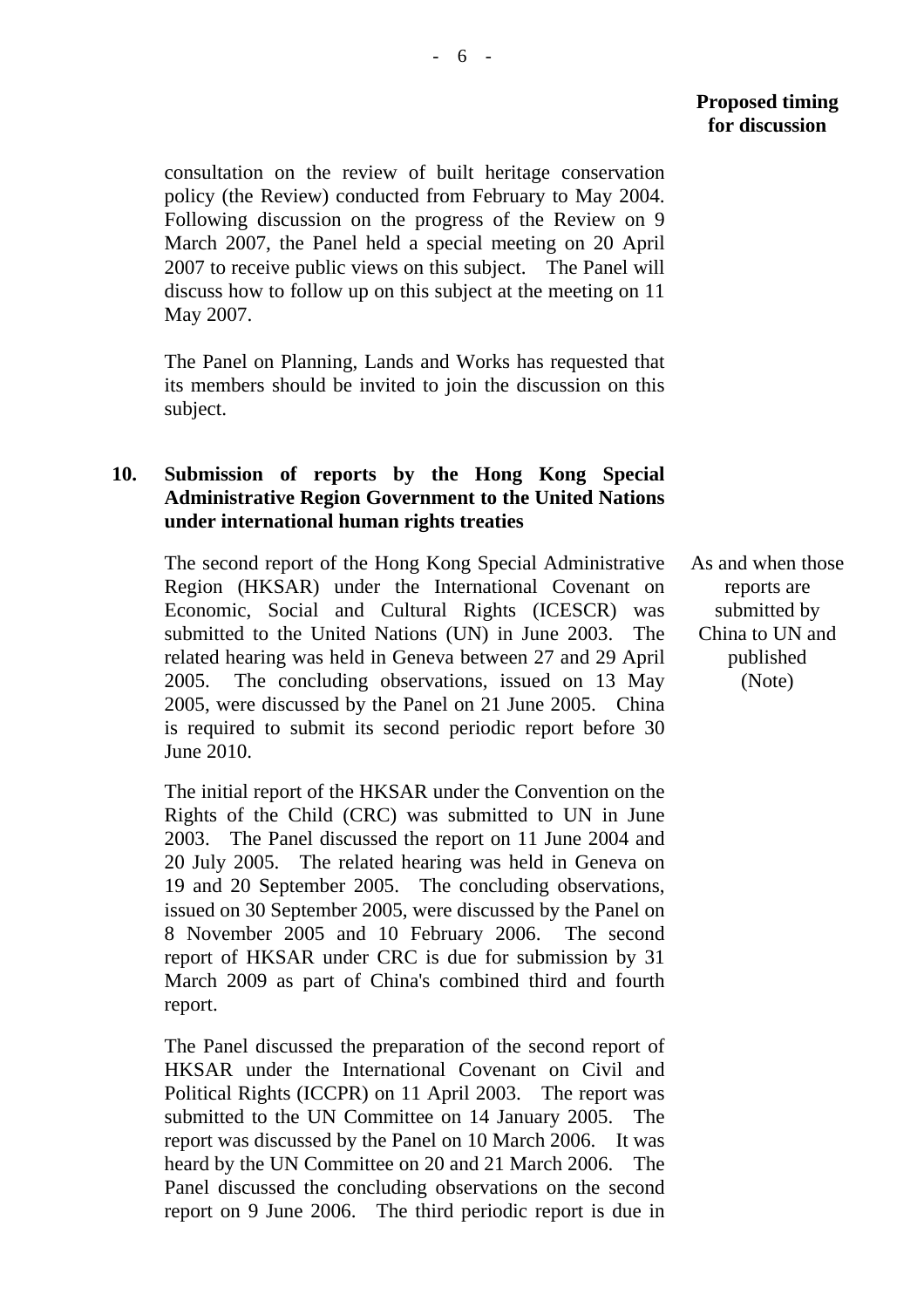2010. The Administration is required to provide its response to the recommendations in paragraphs 9, 13, 15 and 18 of the concluding observations on the second report to the Panel for discussion when available.

The HKSAR's second report under the International Convention in the Elimination of All Forms of Racial Discrimination (ICERD) will form part of China's  $10^{th}$  to  $13^{th}$ combined periodic report to be submitted to UN in 2007. The  $10<sup>th</sup>$  and  $11<sup>th</sup>$  reports of China were due to be submitted by 28 January 2003. The Panel discussed the preparation of the second report of HKSAR under ICERD on 13 December 2002. The Panel discussed the outline of HKSAR's second report under ICERD on 12 January 2007.

The Panel discussed the preparation of the second report of HKSAR under the Convention on the Elimination of All Forms of Discrimination Against Women (CEDAW) on 8 November 2002. The report was submitted as part of China's combined  $5<sup>th</sup>$  and  $6<sup>th</sup>$  reports in early 2004. The Panel discussed the HKSAR's second report on 9 June 2006. After conducting its hearing on China's report (including the HKSAR's second report) at its  $36<sup>th</sup>$  session in August 2006 in New York, the UN Committee published its concluding comments on 31 August 2006. China is required to submit its combined  $7<sup>th</sup>$  and  $8<sup>th</sup>$  reports in September 2010. The Panel discussed the concluding comments on 9 February 2007.

The Administration's second report on implementation of international human rights treaties in Hong Kong in 2004 was issued vide LC Paper No. CB(2)2403/04-05(01) dated 1 August 2005.

*Note: The Administration has advised that the report under ICERD is being finalised. It will be published and made available to Members when the consolidated China Report is submitted by China to UN. Meanwhile, there are no immediate matters for discussion.* 

*For the response to the Concluding Observations on HKSAR's second report under ICCPR, the report has been forwarded to China for submission to UN. The Administration shall arrange for it to be made available for the Panel's consideration as soon as it is issued to UN.*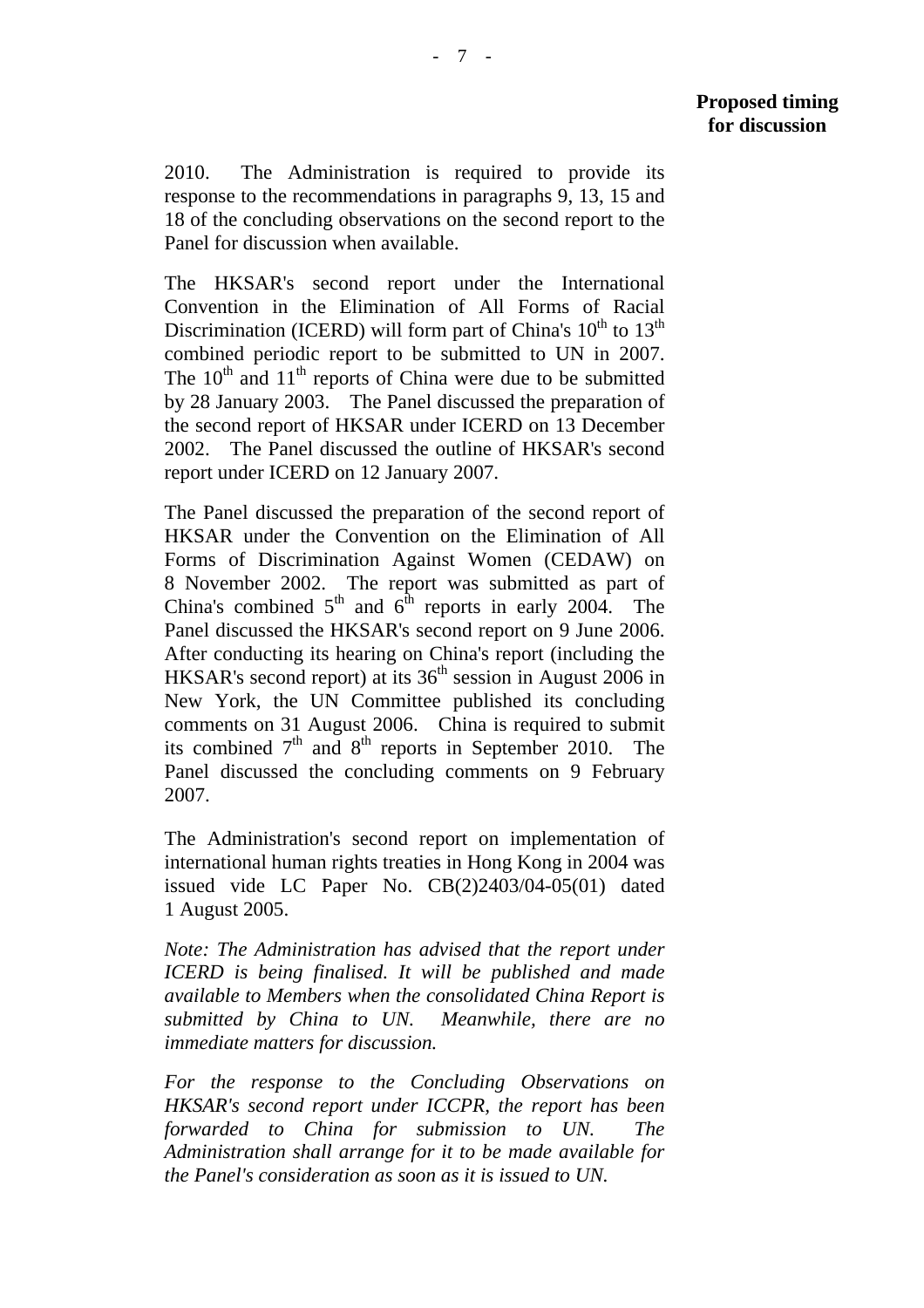### **11. Review of advisory and statutory bodies**

The item was last discussed on 13 January 2006. The Panel discussed 14 interim reports and a progress report on the review during the 2003-2004 and 2004-2005 sessions, and the interim report No. 15 on 13 January 2006. The Administration will continue to submit interim reports on various topics concerning the review to the Panel.

When the Bills Committee on Statute Law (Miscellaneous Provisions) Bill 2005 discussed a proposed amendment to the Legal Aid Services Council (LASC) Ordinance (Cap. 489) on extending the deadline for LASC to submit its annual report, some members expressed concern that there should be consistency in the time limit within which statutory bodies should submit their annual reports. HAB has then agreed to include review of the time limit for submission of annual reports by statutory bodies in its current review of advisory and statutory bodies.

*Note: The Administration has advised that it has completed internal consultations on the time limit for submission of annual reports by statutory bodies and will report to the Panel shortly.* 

### **12. Central Police Station Compound Project (the Project)**

The item was proposed by Hon CHOY So-yuk at the meeting on 13 October 2005. She expressed concern whether the Administration had already finalised the tender arrangements for the Project. Members noted that the subject fell under the purview of EDLB and the Panel on Economic Services had taken the lead in following up the Project. Members were of the view that this Panel and the Panel on Economic Services should discuss the item at a joint meeting.

According to EDLB, the Bureau is examining the public views received during the public consultation exercise in considering the way forward and the timetable for the tender is not yet available at this stage.

*Note: HAB has undertaken to liaise with EDLB to follow up on this item.*

Second half 2007 (Note)

To be confirmed (Note)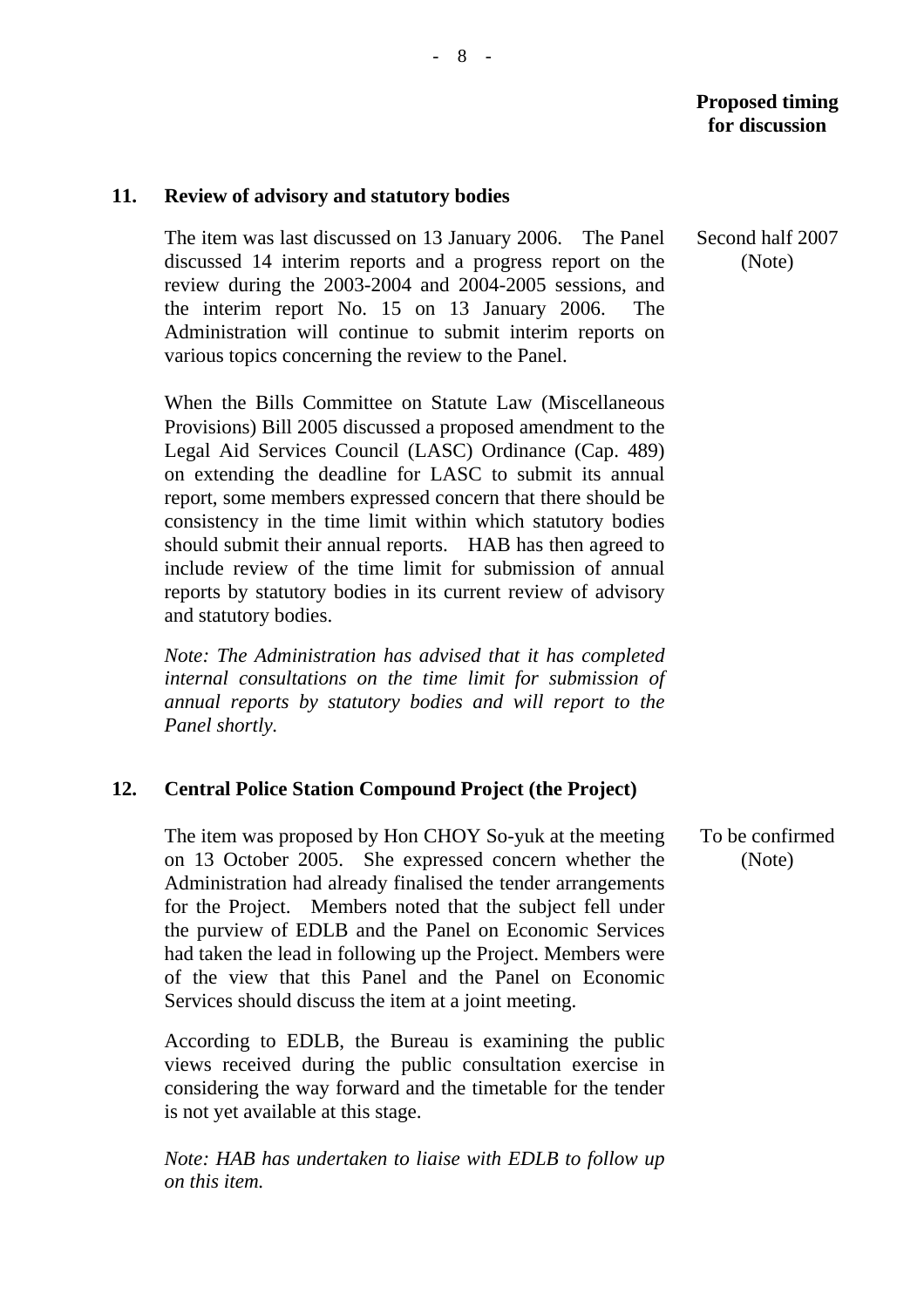### **13. Review of the Personal Data (Privacy) Ordinance (Cap. 486)**

The Panel on Information Technology and Broadcasting (ITB Panel) discussed the subject of "Information Security" with the Administration and the Privacy Commissioner for Personal Data at its meeting on 17 March 2006. Members of the ITB Panel shared the Privacy Commissioner's view that since the Personal Data (Privacy) Ordinance (the Ordinance) had been in force for a decade, a thorough review of the Ordinance should be conducted. It was agreed at the meeting that this Panel should be requested to follow up with the Administration and the Privacy Commissioner on the review of the Ordinance.

The Administration has informed the Secretariat that as the Privacy Commissioner is conducting a review on the Ordinance, and any proposal put forward by the Privacy Commissioner will need to be further examined by the Administration, the Administration is not in a position to propose a date for discussion of this item.

*Note: The Administration has advised that the Privacy Commissioner is undertaking a comprehensive review of the Ordinance and will examine, among others, whether the existing provisions of the Ordinance still afford adequate protection to personal data having regard to the developments (including technological advances) in the last decade. HAB has yet to receive the review proposals from the Commissioner and hence is not in a position to propose timing for discussion at this stage.* 

### **14. Amendments to the Sex Discrimination Ordinance (SDO) and the Disability Discrimination Ordinance (DDO) proposed by the Equal Opportunities Commission (EOC)**

This item is proposed by Hon Margaret NG. The Administration informed the Secretariat on 11 May 2006 that one of the amendments proposed by EOC was to extend the definition of sexual harassment in SDO to cover conduct which created a sexually hostile or intimidating environment at an educational establishment. The Administration pointed out that since the Race Discrimination Bill would also deal with racial harassment in a similar manner, the

To be confirmed (Note)

To be confirmed (Note)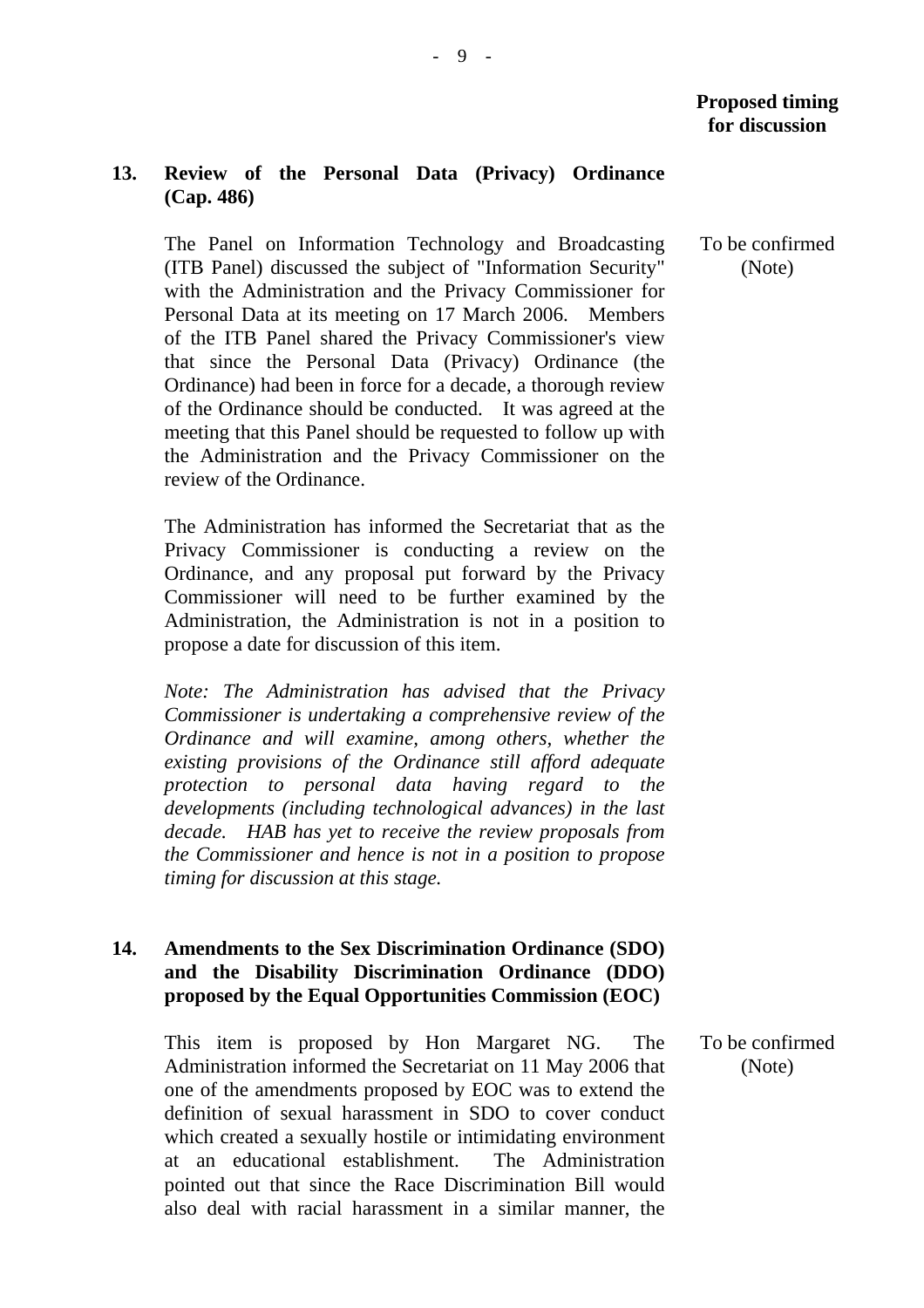Administration would incorporate this proposed amendment to SDO in the Bill.

As regards the other amendments proposed by EOC, the Administration pointed out that some of them were technical amendments and the others might have read-across implications to other anti-discrimination ordinances. The Administration would consider the most appropriate way to take forward these proposed amendments after the enactment of the Race Discrimination Bill and would further report progress to the Panel accordingly.

*Note: The Administration will as a consequential amendment to the Race Discrimination Bill (RDB) extend the definition of sexual harassment in SDO to cover conduct which creates a sexually hostile or intimidating environment at an educational establishment. The Administration will consider the most appropriate way to take forward the other proposed amendments after the enactment of RDB. Besides, given the transfer of human-rights related subjects to the Constitutional Affairs Bureau, the Administration is not able to confirm the discussion time on amendments to SDO and DDO proposed by EOC at this moment.* 

## **15. Update on the 2008 Olympic and Paralympic Equestrian Events (Equestrian Events)**

This item was last discussed on 20 July 2005. The Administration intends to update the Panel on the latest progress regarding the planning and organisation of the Equestrian Events.

June 2007 (Note)

At the informal meeting between the Chairman and SHA on 13 November 2006, the Administration agreed to provide an information paper in due course to facilitate the Panel's consideration as to whether further discussion would be required.

*Note: The Administration would provide a comprehensive update on preparation for the 2008 Olympic and Paralympic Equestrian Events for the Panel's regular meeting in June 2007.*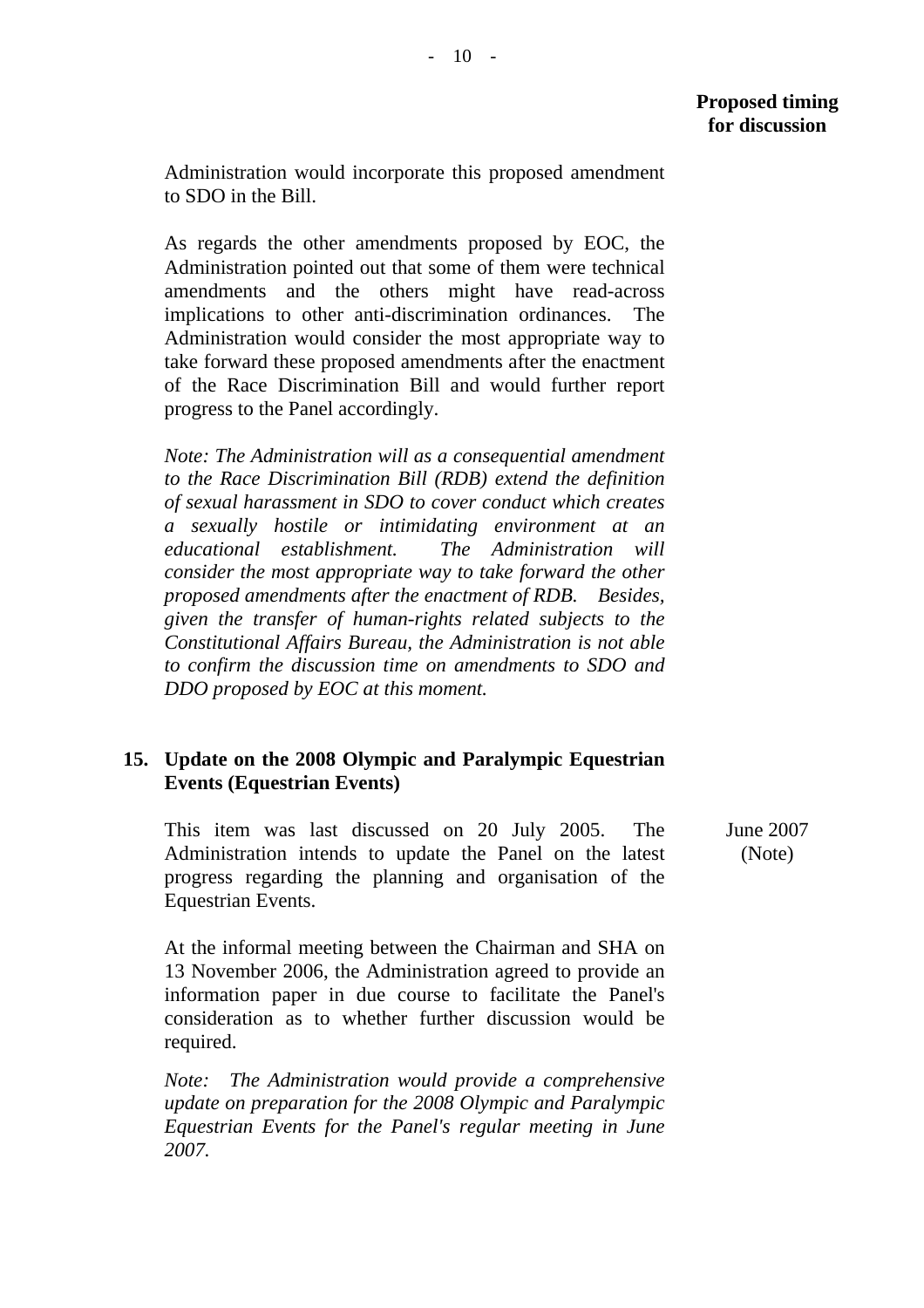# **Proposed timing for discussion 16. Nuisances caused by holiday flats to residents nearby**  As proposed by Hon Albert CHAN at the meeting on 12 January 2007, the Panel agreed to discuss this subject in due course with the relevant licensing authority, i.e. HAD. 3rd Quarter of 2007 **17. Upgrade of Film/TV Production and Post-production Equipment in the Hong Kong Academy for Performing Arts**  The Administration has proposed to brief members on the above upgrading works project to be implemented for the Hong Kong Academy for Performing Arts at the regular meeting in July 2007. July 2007 **18. Tin Shui Wai Public Library cum Indoor Recreation Centre**  The Administration has proposed to brief members on the capital works project at the regular meeting in May 2007. 11 May 2007 **19. Research study on built heritage conservation policy in selected places conducted by the Research and Library Services Division**  The Panel endorsed the outline of the above research study on 9 March 2007 and agreed that the research report should be completed by June/July 2007. To be confirmed **20. Issues relating to implementation of the Building Management (Amendment) Ordinance 2005**  The Bills Committee on Building Management (Amendment) Bill 2005 has referred the following issues to the Panel for follow-up discussion - (a) the comprehensive plan (including the provision of adequate manpower resources for carrying out extensive publicity programmes) to be devised by the Administration on the new statutory requirements on procurement of supplies, goods and services by To be confirmed